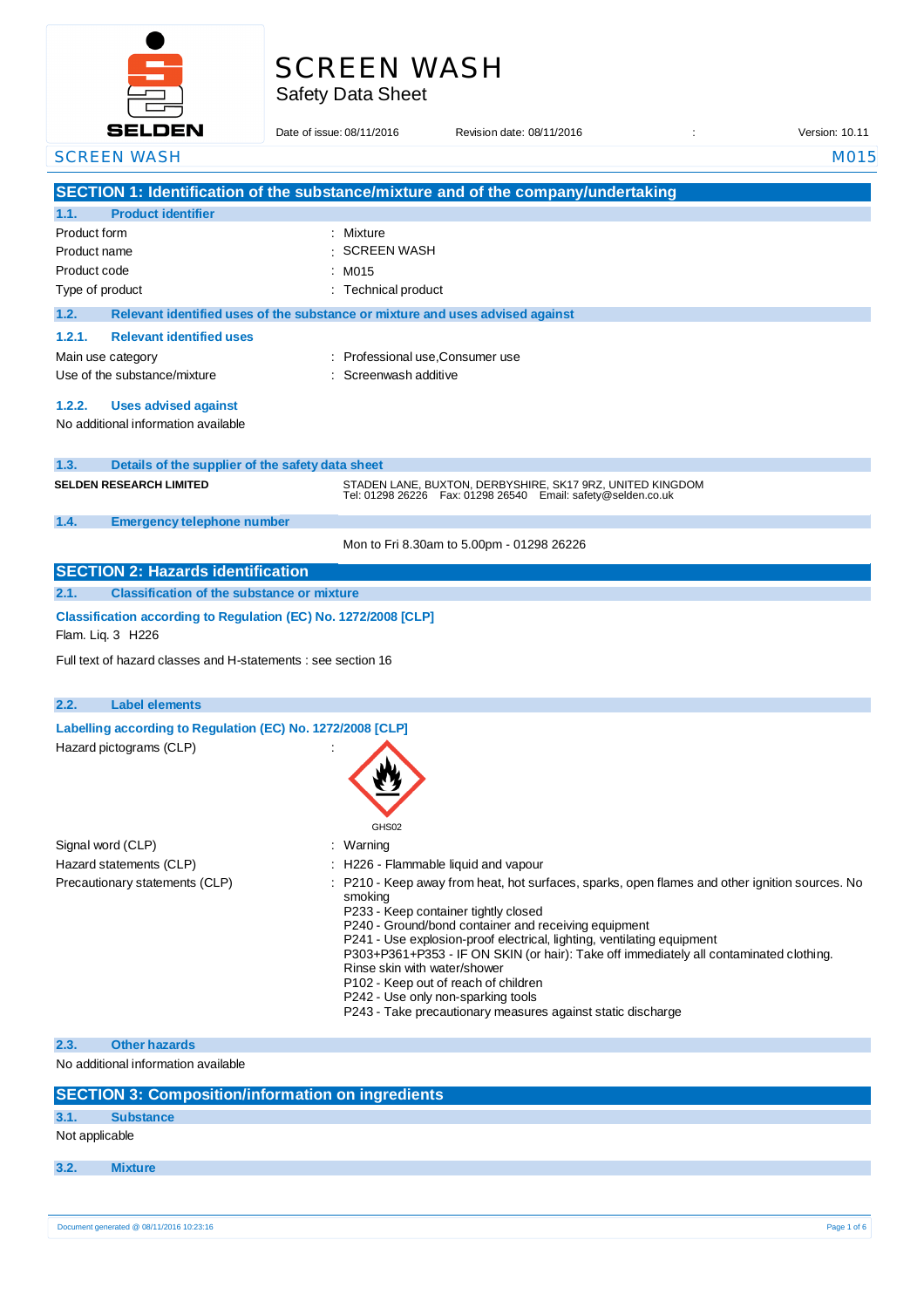| <b>Name</b>                                                                            | <b>Product identifier</b>                                           | $\%$     | <b>Classification according to</b><br><b>Regulation (EC) No.</b><br>1272/2008 [CLP]                                                  |
|----------------------------------------------------------------------------------------|---------------------------------------------------------------------|----------|--------------------------------------------------------------------------------------------------------------------------------------|
| ethanol, ethyl alcohol<br>substance with national workplace exposure limit(s) (GB, IE) | (CAS No) 64-17-5<br>(EC no) 200-578-6<br>(EC index no) 603-002-00-5 | $5 - 15$ | Flam. Lig. 2, H225                                                                                                                   |
| methanol                                                                               | (CAS No) 67-56-1<br>(EC no) 200-659-6<br>(EC index no) 603-001-00-X | $<$ 1    | Flam. Lig. 2, H225<br>Acute Tox. 3 (Inhalation), H331<br>Acute Tox. 3 (Dermal), H311<br>Acute Tox. 3 (Oral), H301<br>STOT SE 1. H370 |
| N, N-dimethyldecylamine N-oxide                                                        | (CAS No) 2605-79-0<br>(EC no) 220-020-5                             | $\lt$ 1  | Skin Irrit. 2. H315<br>Eye Dam. 1, H318<br>Aquatic Acute 1, H400                                                                     |

Full text of H-statements: see section 16

| <b>SECTION 4: First aid measures</b>                                               |                                                                                                                                                                                               |
|------------------------------------------------------------------------------------|-----------------------------------------------------------------------------------------------------------------------------------------------------------------------------------------------|
| 4.1.<br><b>Description of first aid measures</b>                                   |                                                                                                                                                                                               |
| First-aid measures general                                                         | : Get medical advice/attention if you feel unwell.                                                                                                                                            |
| First-aid measures after inhalation                                                | Remove person to fresh air and keep comfortable for breathing.                                                                                                                                |
| First-aid measures after skin contact                                              | Wash with plenty of soap and water.                                                                                                                                                           |
| First-aid measures after eye contact                                               | IF IN EYES: Rinse cautiously with water for several minutes. Remove contact lenses, if present<br>and easy to do. Continue rinsing. If eye irritation persists: Get medical advice/attention. |
| First-aid measures after ingestion                                                 | Give nothing or a little water to drink. Get medical advice/attention if you feel unwell.                                                                                                     |
| 4.2.<br>Most important symptoms and effects, both acute and delayed                |                                                                                                                                                                                               |
| Symptoms/injuries after inhalation                                                 | May cause respiratory irritation.                                                                                                                                                             |
| Symptoms/injuries after skin contact                                               | Repeated exposure may cause skin dryness or cracking.                                                                                                                                         |
| Symptoms/injuries after eye contact                                                | Causes eye irritation.                                                                                                                                                                        |
| Symptoms/injuries after ingestion                                                  | May cause a light irritation of the linings of the mouth, throat, and gastrointestinal tract.                                                                                                 |
| 4.3.<br>Indication of any immediate medical attention and special treatment needed |                                                                                                                                                                                               |
| Treat symptomatically.                                                             |                                                                                                                                                                                               |
| <b>SECTION 5: Firefighting measures</b>                                            |                                                                                                                                                                                               |
| 5.1.<br><b>Extinguishing media</b>                                                 |                                                                                                                                                                                               |
| Suitable extinguishing media                                                       | : Carbon dioxide. Dry powder. Foam.                                                                                                                                                           |
| 5.2.<br>Special hazards arising from the substance or mixture                      |                                                                                                                                                                                               |
| No additional information available                                                |                                                                                                                                                                                               |
| 5.3.<br><b>Advice for firefighters</b>                                             |                                                                                                                                                                                               |
| No additional information available                                                |                                                                                                                                                                                               |
| <b>SECTION 6: Accidental release measures</b>                                      |                                                                                                                                                                                               |
| Personal precautions, protective equipment and emergency procedures<br>6.1.        |                                                                                                                                                                                               |
| 6.1.1.<br>For non-emergency personnel                                              |                                                                                                                                                                                               |
| Emergency procedures                                                               | : Evacuate unnecessary personnel.                                                                                                                                                             |
| 6.1.2.<br>For emergency responders                                                 |                                                                                                                                                                                               |
| Protective equipment                                                               | : Use personal protective equipment as required.                                                                                                                                              |
| 6.2.<br><b>Environmental precautions</b>                                           |                                                                                                                                                                                               |
| Avoid release to the environment.                                                  |                                                                                                                                                                                               |
| Methods and material for containment and cleaning up<br>6.3.                       |                                                                                                                                                                                               |
| For containment                                                                    | : Collect spillage.                                                                                                                                                                           |
| Methods for cleaning up                                                            | Soak up spills with inert solids, such as clay or diatomaceous earth as soon as possible.                                                                                                     |
| <b>Reference to other sections</b><br>6.4.                                         |                                                                                                                                                                                               |
|                                                                                    | For further information refer to section 8: "Exposure controls/personal protection". For further information refer to section 13.                                                             |
| <b>SECTION 7: Handling and storage</b>                                             |                                                                                                                                                                                               |
| 7.1.<br><b>Precautions for safe handling</b>                                       |                                                                                                                                                                                               |
| Precautions for safe handling                                                      | : Avoid contact with eyes.                                                                                                                                                                    |
| Hygiene measures                                                                   | Do not eat, drink or smoke when using this product.                                                                                                                                           |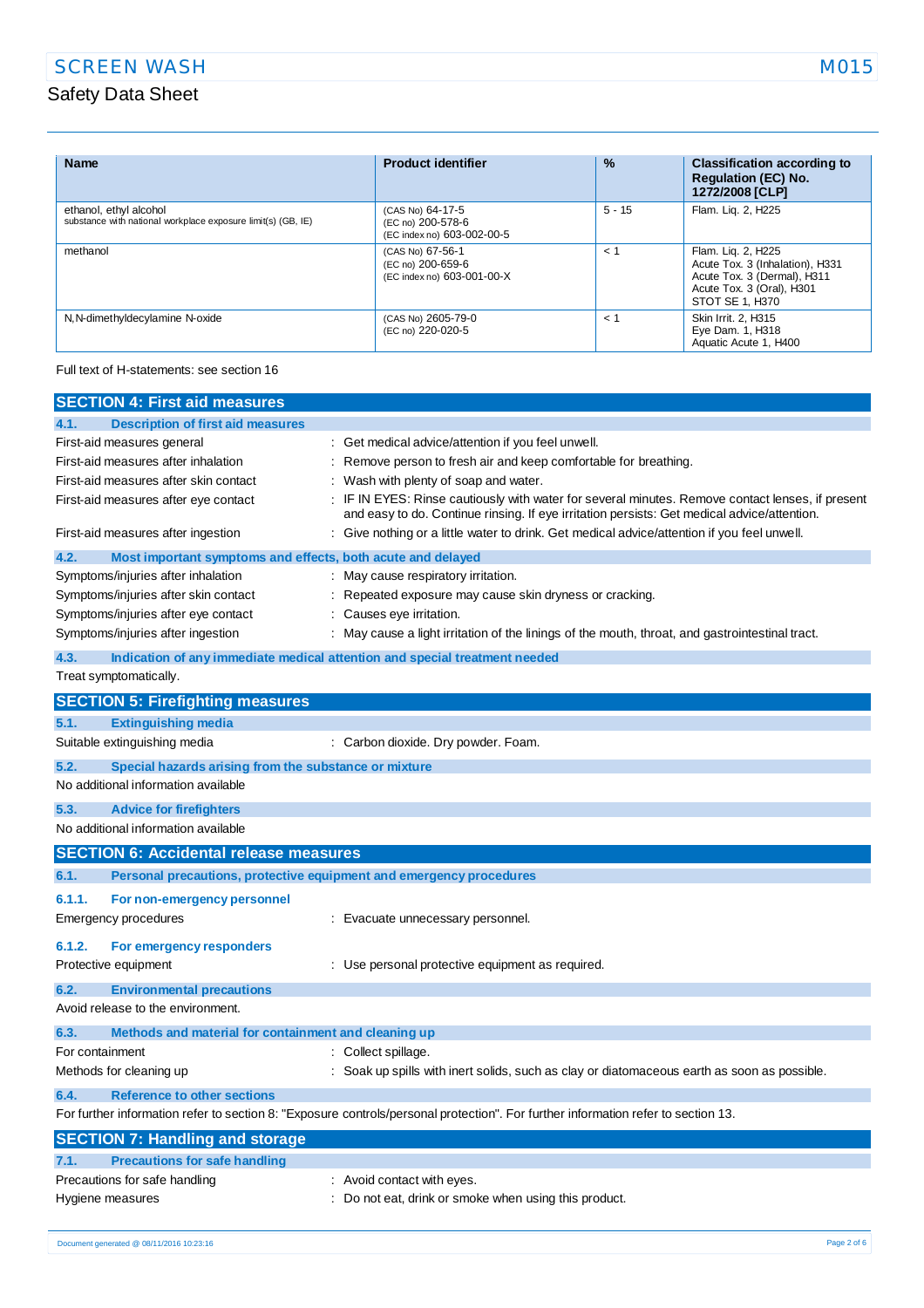| 7.2.                                                                                         | Conditions for safe storage, including any incompatibilities |         |  |
|----------------------------------------------------------------------------------------------|--------------------------------------------------------------|---------|--|
| Does not require any specific or particular technical measures.<br><b>Technical measures</b> |                                                              |         |  |
| Keep container closed when not in use.<br>Storage conditions                                 |                                                              |         |  |
| Oxidizing agent. Strong acids. Strong bases.<br>Incompatible products                        |                                                              |         |  |
| : Keep only in original container.<br>Special rules on packaging                             |                                                              |         |  |
| Specific end use(s)<br>7.3.                                                                  |                                                              |         |  |
| No additional information available                                                          |                                                              |         |  |
| <b>SECTION 8: Exposure controls/personal protection</b>                                      |                                                              |         |  |
| 8.1.<br><b>Control parameters</b>                                                            |                                                              |         |  |
| ethanol, ethyl alcohol (64-17-5)                                                             |                                                              |         |  |
| Ireland                                                                                      | Local name                                                   | Ethanol |  |

| Ireland            | Local name                             | Ethanol                 |
|--------------------|----------------------------------------|-------------------------|
| Ireland            | OEL (15 min ref) (ppm)                 | 1000 ppm                |
| United Kingdom     | Local name                             | Ethanol                 |
| United Kingdom     | WEL TWA (mg/m <sup>3</sup> )           | 1920 mg/m <sup>3</sup>  |
| United Kingdom     | WEL TWA (ppm)                          | 1000 ppm                |
| methanol (67-56-1) |                                        |                         |
| Ireland            | Local name                             | Methanol                |
| Ireland            | OEL (8 hours ref) (mg/m <sup>3</sup> ) | $260$ mg/m <sup>3</sup> |
| Ireland            | OEL (8 hours ref) (ppm)                | 200 ppm                 |
| Ireland            | Notes (IE)                             | Sk, IOELV               |
| United Kingdom     | Local name                             | Methanol                |
| United Kingdom     | WEL TWA (mg/m <sup>3</sup> )           | $266$ mg/m <sup>3</sup> |
| United Kingdom     | WEL TWA (ppm)                          | 200 ppm                 |
| United Kingdom     | WEL STEL (mg/m <sup>3</sup> )          | $333 \text{ mg/m}^3$    |
| United Kingdom     | WEL STEL (ppm)                         | $250$ ppm               |
| United Kingdom     | Remark (WEL)                           | <b>Sk</b>               |

## **8.2. Exposure controls**

| Materials for protective clothing | : Not required for normal conditions of use            |
|-----------------------------------|--------------------------------------------------------|
| Hand protection                   | : In case of repeated or prolonged contact wear gloves |
| Eye protection                    | : Not required for normal conditions of use            |
| Skin and body protection          | : Not required for normal conditions of use            |
| Respiratory protection            | : Not required for normal conditions of use            |

# **SECTION 9: Physical and chemical properties**

| Information on basic physical and chemical properties<br>9.1. |                                |             |
|---------------------------------------------------------------|--------------------------------|-------------|
| Physical state                                                | : Liquid                       |             |
| Appearance                                                    | : Liquid.                      |             |
| Colour                                                        | $:$ Blue.                      |             |
| Odour                                                         | characteristic.                |             |
| Odour threshold                                               | : No data available            |             |
| pH                                                            | : 10                           |             |
| Relative evaporation rate (butylacetate=1)                    | : No data available            |             |
| Melting point                                                 | : No data available            |             |
| Freezing point                                                | No data available<br>$\bullet$ |             |
| Boiling point                                                 | : No data available            |             |
| Flash point                                                   | : $\approx 37$ °C              |             |
| Auto-ignition temperature                                     | : No data available            |             |
| Decomposition temperature                                     | : No data available            |             |
| Flammability (solid, gas)                                     | No data available              |             |
| Vapour pressure                                               | : No data available            |             |
| Relative vapour density at 20 °C                              | : No data available            |             |
| Relative density                                              | : 0.97                         |             |
| Solubility                                                    | No data available              |             |
| Document generated @ 08/11/2016 10:23:16                      |                                | Page 3 of 6 |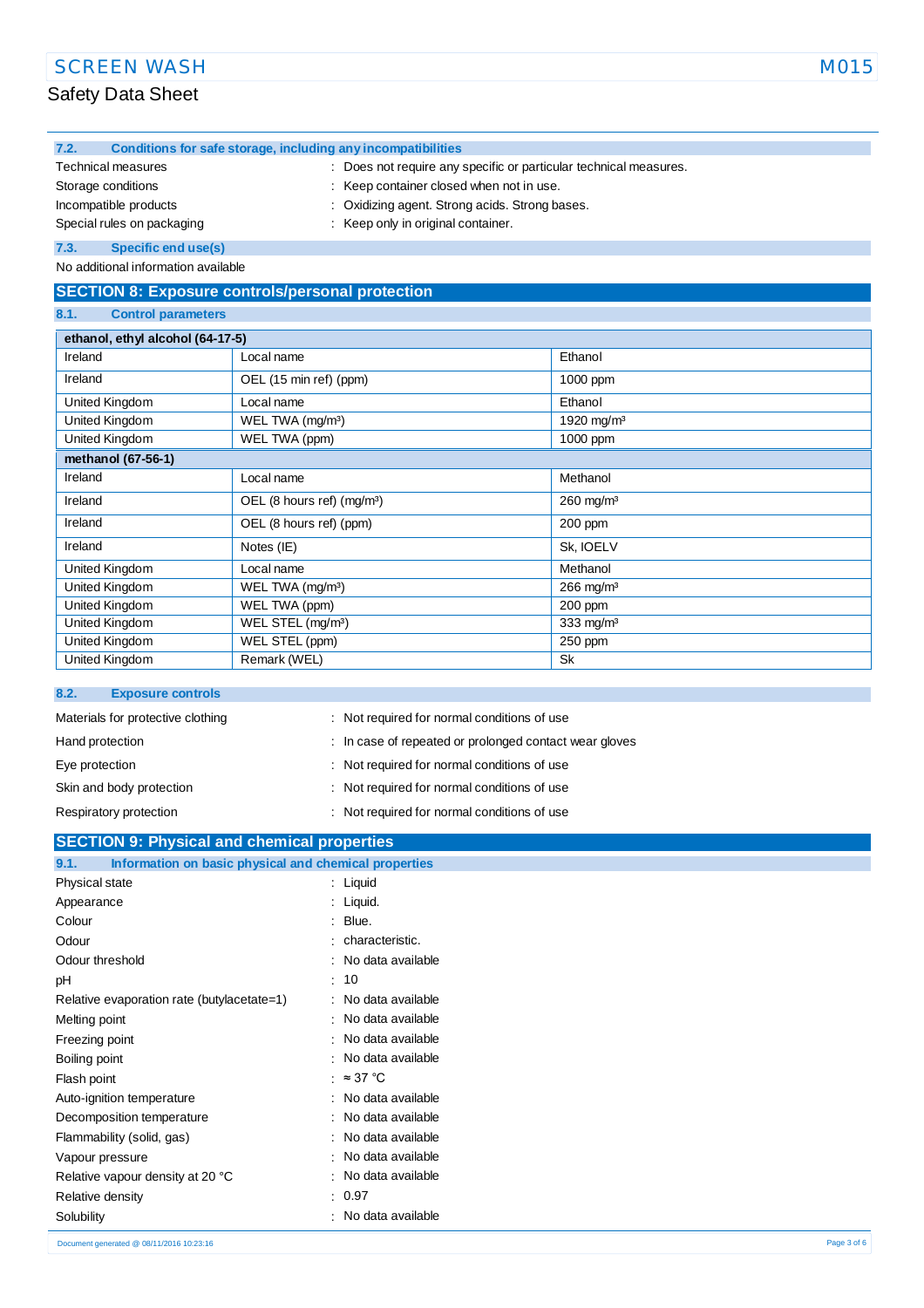| Log Pow                     | : No data available            |
|-----------------------------|--------------------------------|
| Viscosity, kinematic        | $\therefore$ No data available |
| Viscosity, dynamic          | : No data available            |
| <b>Explosive properties</b> | : No data available            |
| Oxidising properties        | : No data available            |
| <b>Explosive limits</b>     | : No data available            |

## **9.2. Other information**

No additional information available

| <b>SECTION 10: Stability and reactivity</b>        |
|----------------------------------------------------|
| 10.1.<br><b>Reactivity</b>                         |
| No additional information available                |
| 10.2.<br><b>Chemical stability</b>                 |
| Stable under normal conditions.                    |
| <b>Possibility of hazardous reactions</b><br>10.3. |
| No additional information available                |
| <b>Conditions to avoid</b><br>10.4.                |
| No additional information available                |
| <b>Incompatible materials</b><br>10.5.             |
| No additional information available                |
| <b>Hazardous decomposition products</b><br>10.6.   |
| No additional information available                |

| <b>SECTION 11: Toxicological information</b>                                                                   |                       |
|----------------------------------------------------------------------------------------------------------------|-----------------------|
| Information on toxicological effects<br>11.1.                                                                  |                       |
| Acute toxicity                                                                                                 | : Not classified      |
| Skin corrosion/irritation                                                                                      | : Not classified      |
|                                                                                                                | pH: 10                |
| Serious eye damage/irritation                                                                                  | : Not classified      |
|                                                                                                                | pH: 10                |
| Respiratory or skin sensitisation                                                                              | : Not classified      |
| Channel and the second and the contract of the contract of the contract of the contract of the contract of the | المحاكا محموله فحالات |

| Germ cell mutagenicity                                | : Not classified     |
|-------------------------------------------------------|----------------------|
| Carcinogenicity                                       | : Not classified     |
| Reproductive toxicity                                 | : Not classified     |
| Specific target organ toxicity (single exposure)      | Not classified<br>t. |
| Specific target organ toxicity (repeated<br>exposure) | : Not classified     |
| Aspiration hazard                                     | : Not classified     |

| <b>SECTION 12: Ecological information</b>          |
|----------------------------------------------------|
| 12.1.<br><b>Toxicity</b>                           |
| No additional information available                |
|                                                    |
| 12.2.<br><b>Persistence and degradability</b>      |
| No additional information available                |
| <b>Bioaccumulative potential</b><br>12.3.          |
| No additional information available                |
| 12.4.<br><b>Mobility in soil</b>                   |
| No additional information available                |
| <b>Results of PBT and vPvB assessment</b><br>12.5. |
| No additional information available                |
| Other adverse effects<br>12.6.                     |
| No additional information available                |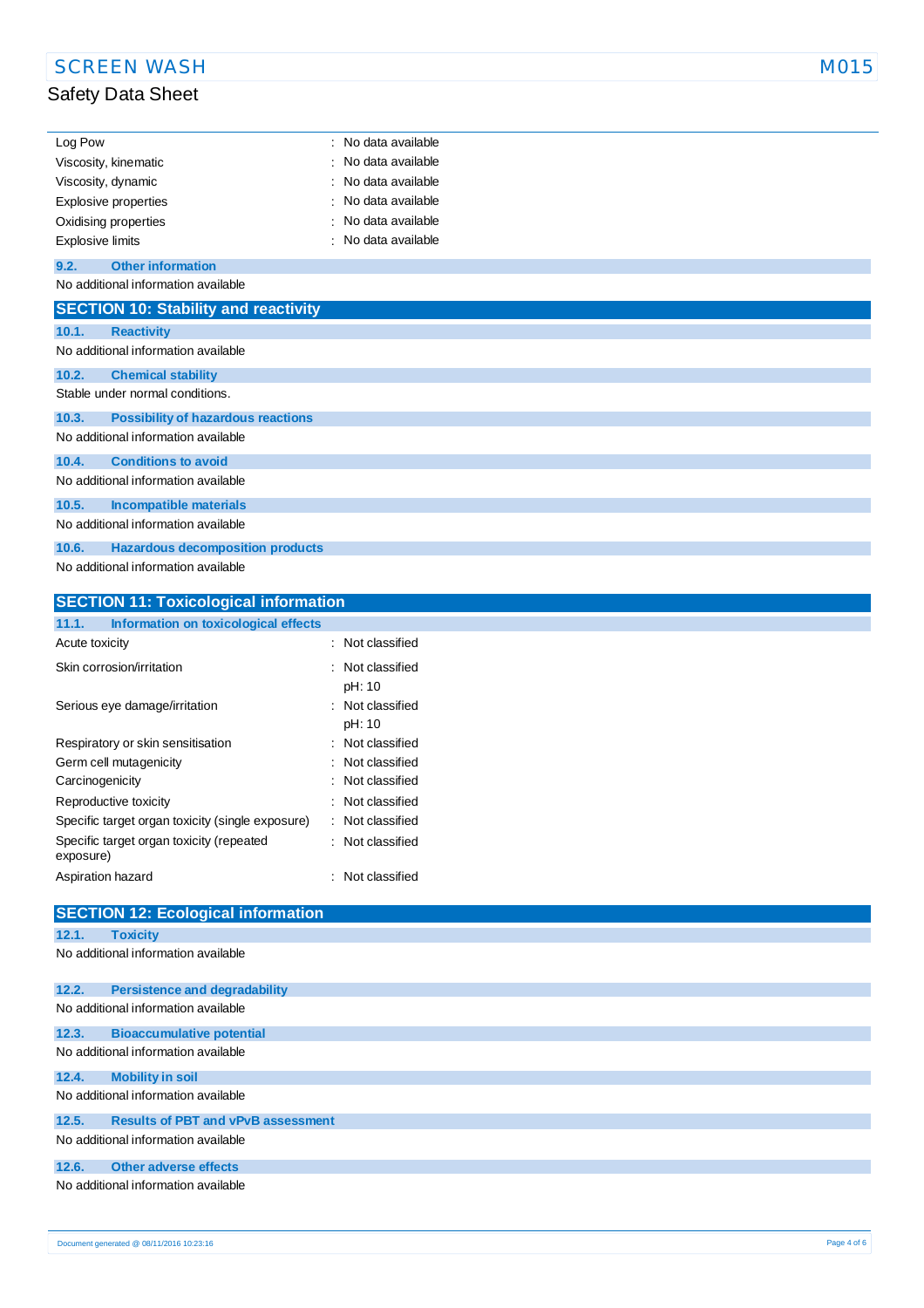| <b>SECTION 13: Disposal considerations</b>       |                                        |  |
|--------------------------------------------------|----------------------------------------|--|
| 13.1.<br><b>Waste treatment methods</b>          |                                        |  |
| No additional information available              |                                        |  |
| <b>SECTION 14: Transport information</b>         |                                        |  |
| In accordance with ADR / RID / IMDG / IATA / ADN |                                        |  |
| <b>UN number</b><br>14.1.                        |                                        |  |
| Not regulated for transport                      |                                        |  |
| <b>UN proper shipping name</b><br>14.2.          |                                        |  |
| Proper Shipping Name (ADR)                       | Not applicable<br>Ì.                   |  |
| Proper Shipping Name (IMDG)                      | Not applicable                         |  |
| Proper Shipping Name (IATA)                      | Not applicable<br>÷                    |  |
| 14.3.<br><b>Transport hazard class(es)</b>       |                                        |  |
| <b>ADR</b>                                       |                                        |  |
| Transport hazard class(es) (ADR)                 | Not applicable                         |  |
| <b>IMDG</b>                                      |                                        |  |
|                                                  |                                        |  |
| Transport hazard class(es) (IMDG)                | Not applicable                         |  |
| <b>IATA</b>                                      |                                        |  |
| Transport hazard class(es) (IATA)                | : Not applicable                       |  |
|                                                  |                                        |  |
| 14.4.<br><b>Packing group</b>                    |                                        |  |
| Packing group (ADR)                              | : Not applicable                       |  |
| Packing group (IMDG)                             | Not applicable                         |  |
| Packing group (IATA)                             | Not applicable                         |  |
| 14.5.<br><b>Environmental hazards</b>            |                                        |  |
| Dangerous for the environment                    | <b>No</b><br>÷.                        |  |
| Marine pollutant                                 | No                                     |  |
| Other information                                | No supplementary information available |  |
| <b>Special precautions for user</b><br>14.6.     |                                        |  |
|                                                  |                                        |  |
| - Overland transport                             |                                        |  |
| No data available                                |                                        |  |
| - Transport by sea                               |                                        |  |
|                                                  |                                        |  |

No data available

**- Air transport**

#### No data available

**14.7. Transport in bulk according to Annex II of MARPOL 73/78 and the IBC Code**

Not applicable

## **SECTION 15: Regulatory information**

**15.1. Safety, health and environmental regulations/legislation specific for the substance or mixture**

## **15.1.1. EU-Regulations**

Contains no REACH substances with Annex XVII restrictions Contains no substance on the REACH candidate list Contains no REACH Annex XIV substances

#### **15.1.2. National regulations**

No additional information available

#### **15.2. Chemical safety assessment**

No additional information available

## **SECTION 16: Other information**

Document generated @ 08/11/2016 10:23:16 Page 5 of 6